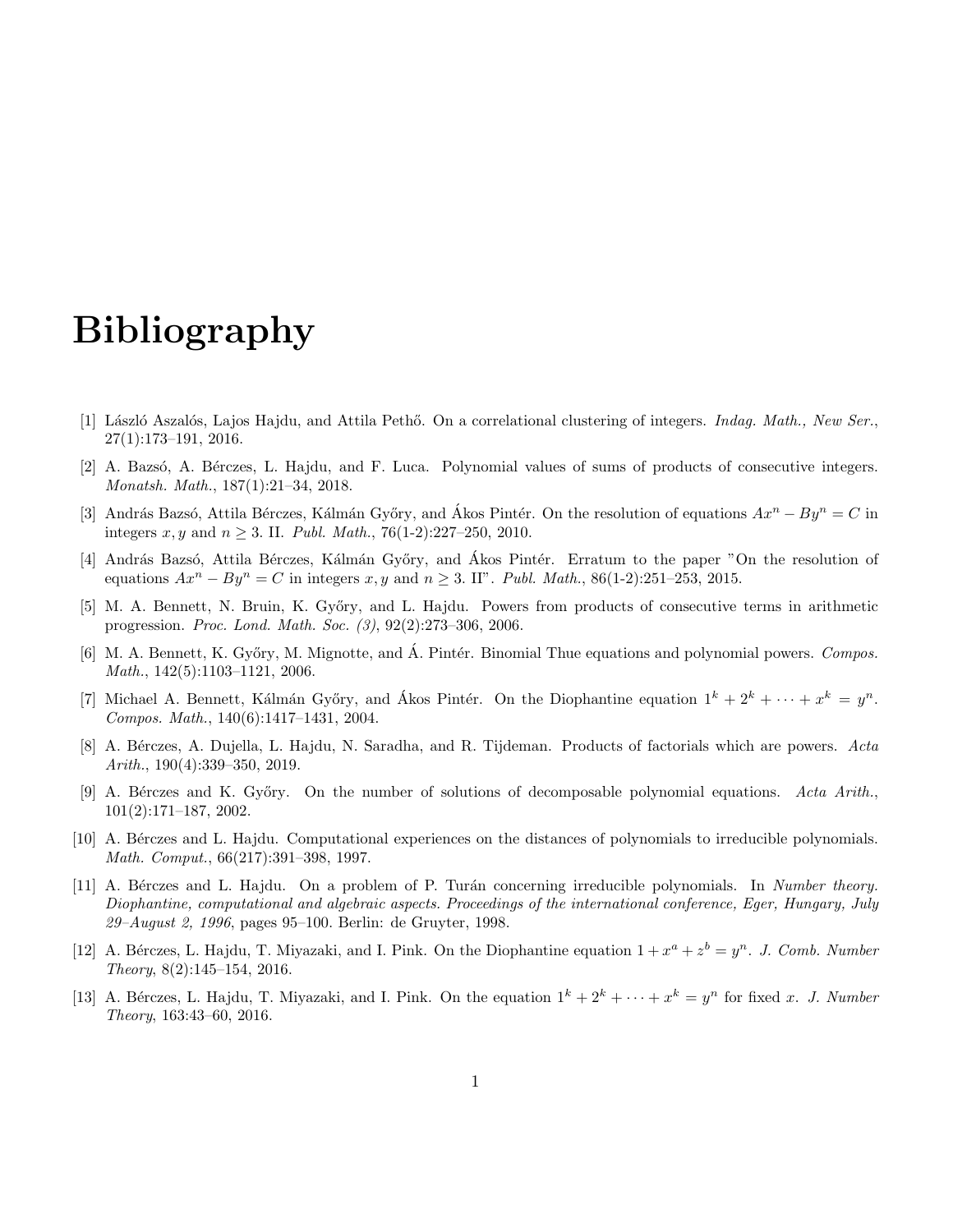- [14] A. Bérczes, L. Hajdu, I. Pink, and S. S. Rout. Sums of S-units in recurrence sequences. J. Number Theory, 196:353–363, 2019.
- [15] A. Bérczes, J. Ködmön, and A. Pethő. A one-way function based on norm form equations. Period. Math. Hung. 49(1):1–13, 2004.
- [16] A. Bérczes, A. Pethő, and V. Ziegler. Parameterized norm form equations with arithmetic progressions. J. Symb. Comput., 41(7):790–810, 2006.
- [17] Attila Bérczes, Béla Brindza, and Lajos Hajdú. On the power values of polynomials. Publ. Math., 53(3-4):375–381, 1998.
- [18] Attila Bérczes, Andrej Dujella, and Lajos Hajdu. Some Diophantine properties of the sequence of S-units. J. Number Theory, 138:48–68, 2014.
- [19] Attila Bérczes, Andrej Dujella, Lajos Hajdu, and Florian Luca. On the size of sets whose elements have perfect power n-shifted products. Publ. Math., 79(3-4):325–339, 2011.
- [20] Attila Bérczes, Andrej Dujella, Lajos Hajdu, and Szabolcs Tengely. Finiteness results for F-Diophantine sets. Monatsh. Math., 180(3):469–484, 2016.
- [21] Attila Bérczes, Jan-Hendrik Evertse, and Kálmán Győry. On the number of equivalence classes of binary forms of given degree and given discriminant. Acta Arith., 113(4):363–399, 2004.
- [22] Attila Bérczes, Jan-Hendrik Evertse, and Kálmán Győry. Diophantine problems related to discriminants and resultants of binary forms. In Diophantine geometry. Selected papers of a the workshop, Pisa, Italy, April 12–July 22, 2005, pages 45–63. Pisa: Edizioni della Normale, 2007.
- [23] Attila Bérczes, Jan-Hendrik Evertse, and Kálmán Győry. On the number of pairs of binary forms with given degree and given resultant. Acta Arith., 128(1):19–54, 2007.
- [24] Attila Bérczes, Jan-Hendrik Evertse, and Kálmán Győry. Effective results for linear equations in two unknowns from a multiplicative division group. Acta Arith., 136(4):331–349, 2009.
- [25] Attila Bérczes, Jan-Hendrik Evertse, and Kálmán Győry. Effective results for hyper- and superelliptic equations over number fields. Publ. Math., 82(3-4):727–756, 2013.
- [26] Attila Bérczes, Jan-Hendrik Evertse, and Kálmán Győry. Multiply monogenic orders. Ann. Sc. Norm. Super. Pisa, Cl. Sci. (5), 12(2):467–497, 2013.
- [27] Attila Bérczes, Jan-Hendrik Evertse, and Kálmán Győry. Effective results for Diophantine equations over finitely generated domains.  $Acta \, Arith., 163(1):71-100, 2014.$
- [28] Attila Bérczes, János Folláth, and Attila Pethö. On a family of preimage-resistant functions. Tatra Mt. Math. Publ., 47:1–13, 2010.
- [29] Attila Bérczes, Kálmán Győry, Jan-Hendrik Evertse, and Corentin Pontreau. Effective results for points on certain subvarieties of tori. Math. Proc. Camb. Philos. Soc., 147(1):69–94, 2009.
- [30] Attila Bérczes, Lajos Hajdu, Noriko Hirata-Kohno, Tünde Kovács, and Attila Petho. A key exchange protocol based on Diophantine equations and S-integers. JSIAM Lett., 6:85–88, 2014.
- [31] Attila Bérczes, Lajos Hajdu, and Attila Pethő. Arithmetic progressions in the solution sets of norm form equations. Rocky Mt. J. Math., 40(2):383–395, 2010.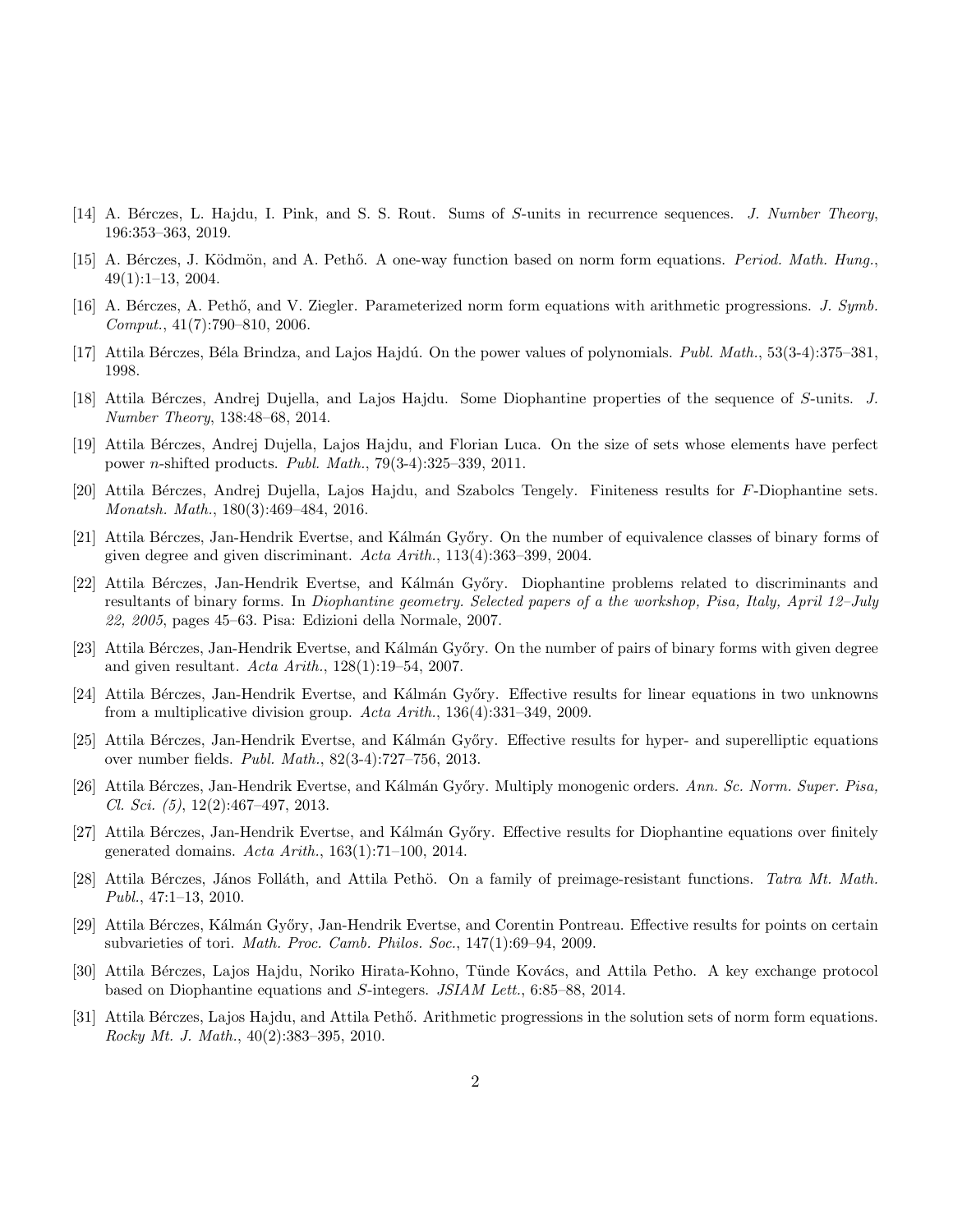- [32] Attila Bérczes and Attila Pethő. On norm form equations with solutions forming arithmetic progressions. Publ. Math., 65(3-4):281–290, 2004.
- [33] Attila Bérczes and Attila Pethő. Computational experiences on norm form equations with solutions forming arithmetic progressions. Glas. Mat., III. Ser.,  $41(1):1-8$ , 2006.
- [34] Attila Bérczes and Attila Pethő. On the sumset of binary recurrence sequences. Publ. Math., 84(1-2):279–290, 2014.
- [35] Cs. Bertók, K. Győry, L. Hajdu, and A. Schinzel. On the smallest number of terms of vanishing sums of units in number fields. J. Number Theory, 192:328–347, 2018.
- [36] Csanád Bertók, Lajos Hajdu, and Attila Pethő. On the distribution of polynomials with bounded height. J. Number Theory, 179:172–184, 2017.
- [37] N. Bruin, K. Győry, L. Hajdu, and Sz. Tengely. Arithmetic progressions consisting of unlike powers. *Indag. Math.*, New Ser., 17(4):539–555, 2006.
- [38] D. Dombek, L. Hajdu, and A. Pethő. Representing algebraic integers as linear combinations of units. Period. Math. Hung., 68(2):135–142, 2014.
- [39] A. Dujella, A. Pethő, and P. Tadić. On arithmetic progressions on Pellian equations. Acta Math. Hung., 120(1-2):29–38, 2008.
- [40] Andrej Dujella, Kálmán Győry, and Akos Pintér. On power values of pyramidal numbers. I. Acta Arith., 155(2):217– 226, 2012.
- [41] Andrej Dujella and Attila Pethő. A generalization of a theorem of Baker and Davenport. Q. J. Math., Oxf. II. Ser., 49(195):291–306, 1998.
- [42] Andrej Dujella and Attila Pethő. Integer points on a family of elliptic curves. Publ. Math., 56(3-4):321–335, 2000.
- [43] J. H. Evertse, K. Győry, A. Pethő, and J. M. Thuswaldner. Number systems over general orders. Acta Math. Hung., 159(1):187–205, 2019.
- [44] K. Győry, L. Hajdu, and Á. Pintér. Perfect powers from products of consecutive terms in arithmetic progression. Compos. Math., 145(4):845–864, 2009.
- [45] K. Győry, L. Hajdu, and N. Saradha. On the Diophantine equation  $n(n+d)\cdots(n+(k-1)d) = by^l$ . Can. Math. Bull., 47(3):373–388, 2005.
- [46] K. Győry, L. Hajdu, and A. Sárközy. On additive and multiplicative decompositions of sets of integers with restricted prime factors. I: Smooth numbers. Indag. Math., New Ser., 32(2):365–374, 2021.
- [47] K. Győry, L. Hajdu, and R. Tijdeman. Irreducibility criteria of Schur-type and Pólya-type. Monatsh. Math., 163(4):415–443, 2011.
- [48] K. Győry, L. Hajdu, and R. Tijdeman. Representation of finite graphs as difference graphs of S-units. I. J. Comb. Theory, Ser. A, 127:314–335, 2014.
- [49] K. Gy˝ory, L. Hajdu, and R. Tijdeman. Representation of finite graphs as difference graphs of S-units. II. Acta Math. Hung., 149(2):423–447, 2016.
- [50] K. Győry, I. Pink, and A. Pintér. Power values of polynomials and binomial Thue-Mahler equations. Publ. Math., 65(3-4):341–362, 2004.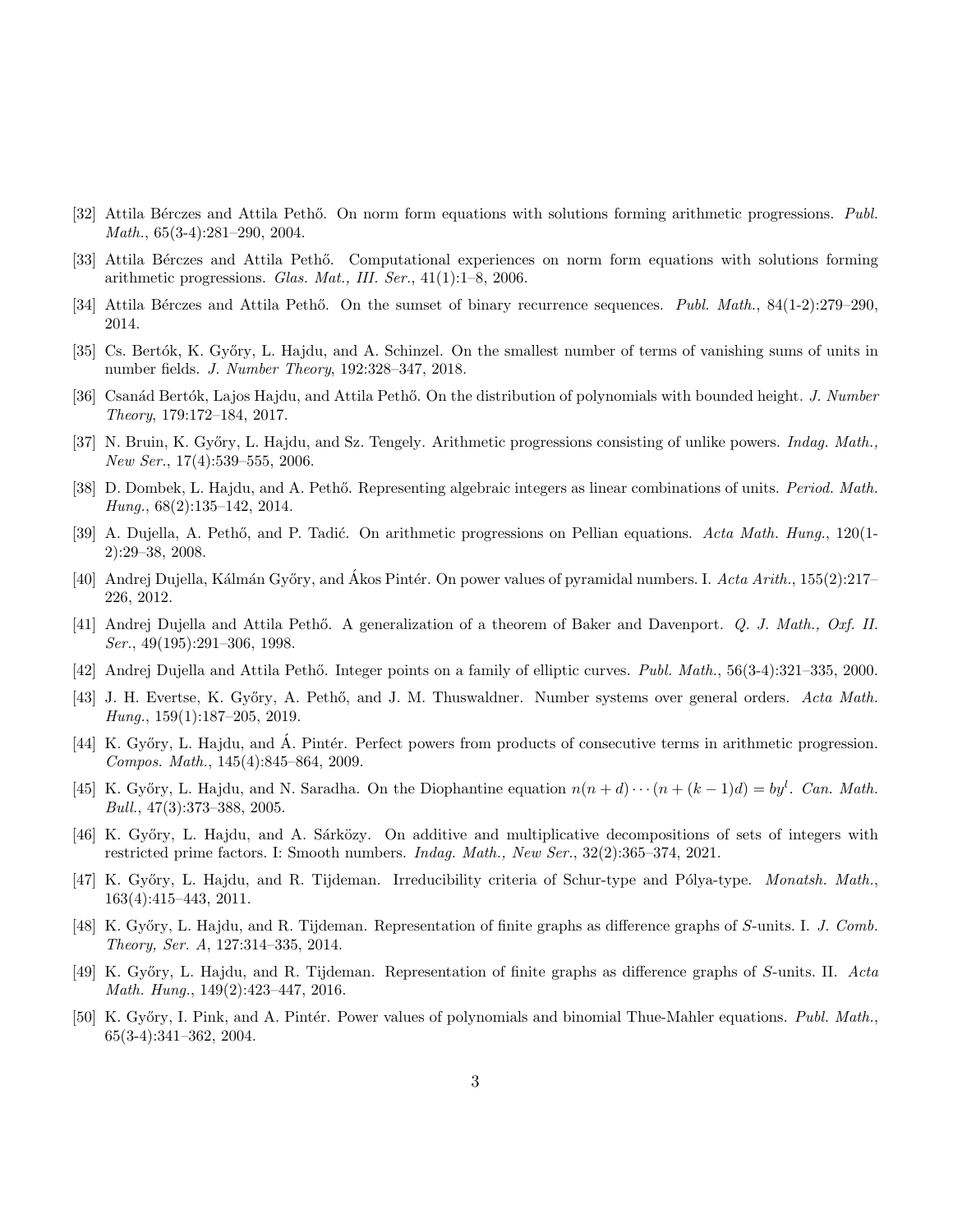- [51] K. Győry and Á. Pintér. On the equation  $1^k + 2^k + \ldots + x^k = y^n$ . Publ. Math., 62(3-4):403-414, 2003.
- [52] K. Győry and Á. Pintér. Almost perfect powers in products of consecutive integers. Monatsh. Math.,  $145(1):19-33$ , 2005.
- [53] K. Győry and A. Pintér. On the resolution of equations  $Ax^n By^n = C$  in integers x, y and  $n \geq 3$ . I. Publ. Math., 70(3-4):483–501, 2007.
- [54] K. Győry and Á. Pintér. Binomial Thue equations, ternary equations and power values of polynomials. J. Math. Sci., New York, 180(5):569–580, 2012.
- [55] Kálmán Győry, Tünde Kovács, Gyöngyvér Péter, and Akos Pintér. Equal values of standard counting polynomials. Publ. Math., 84(1-2):259–277, 2014.
- [56] Kálmán Győry, Attila Pethő, and Vera T. Sós, editors. Number theory. Diophantine, computational and algebraic aspects. Proceedings of the international conference, Eger, Hungary, July 29–August 2, 1996. Berlin: de Gruyter, 1998.
- [57] K. Györy, L. Hajdu, A. Pintér, and A. Schinzel. Polynomials determined by a few of their coefficients. *Indag.* Math., New Ser., 15(2):209–221, 2004.
- [58] K. Györy and A. Pethö. Sur la distribution des solutions des équations du type 'norme-forme'. Acta Math. Acad. Sci. Hung., 26:135–142, 1975.
- [59] K. Györy and A. Pethö. Über die Verteilung der Lösungen von Normformen-Gleichungen. II. (On the distribution of the solutions of normal form equations. II). Acta Arith., 32:349–363, 1976.
- [60] K. Györy and A. Pethö. Über die Verteilung der Lösungen von Normformen Gleichungen. III. (On the distribution of the solutions of normal form equations. III). Acta Arith., 37:143–165, 1980.
- [61] K. Györy and A. Pethö. On second order linear divisibility sequences over algebraic number fields. Publ. Math., 39(1-2):171–179, 1991.
- [62] K. Györy and A. Pintér. Polynomial powers and a common generalization of binomial Thue-Mahler equations and S-unit equations. In Diophantine equations. Papers from the international conference held in honor of T. N. Shorey's 60th birthday, Mumbai, India, December 16–20, 2005, pages 103–119. New Delhi: Narosa Publishing House/Published for the Tata Institute of Fundamental Research, 2008.
- [63] L. Hajdu, T. Kovács, A. Pethő, and M. Pohst. An optimization problem for lattices. Exp. Math., 22(4):443–455, 2013.
- [64] L. Hajdu and A. Pintér. Square product of three integers in short intervals. *Math. Comput.*,  $68(227):1299-1301$ , 1999.
- [65] L. Hajdu and Á. Pintér. Combinatorial diophantine equations.  $Publ. Math., 56(3-4):391-403, 2000.$
- [66] Lajos Hajdu, Shanta Laishram, and Szabolcs Tengely. Power values of sums of products of consecutive integers. Acta Arith., 172(4):333–349, 2016.
- [67] Lajos Hajdu, Ákos Pintér, Szabolcs Tengely, and Nóra Varga. Equal values of figurate numbers. J. Number Theory, 137:130–141, 2014.
- [68] Lajos Hajdu and Szabolcs Tengely. Arithmetic progressions of squares, cubes and n-th powers. Funct. Approximatio, Comment. Math., 41(2):129–138, 2009.